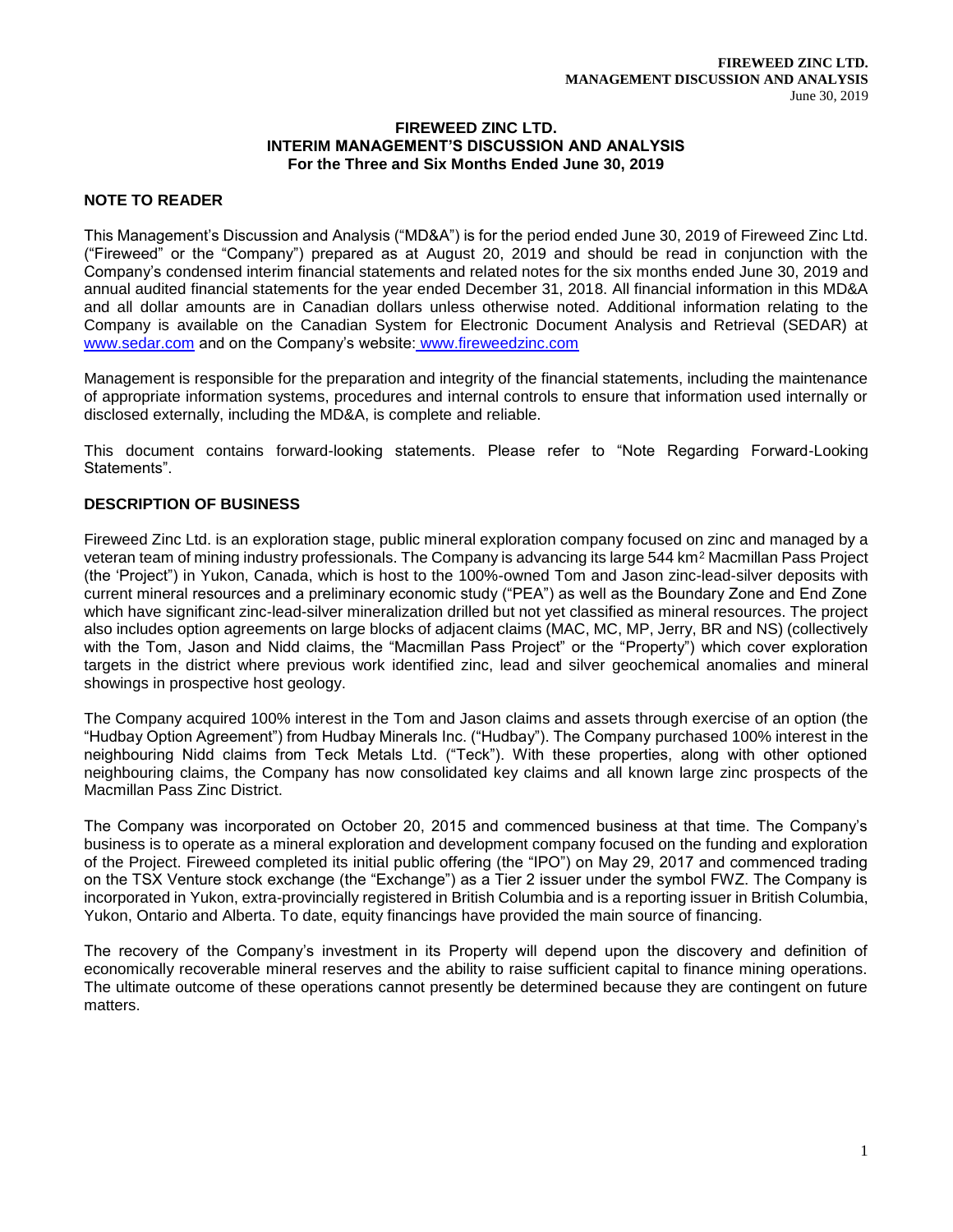## **HIGHLIGHTS AND RECENT DEVELOPMENTS**

During the period ended June 30, 2019, the Company accomplished the following:

- On February 15, 2019, the Company closed a non-brokered private placement. A total of 2,379,750 common shares, 1,820,728 flow-through common shares, and 1,255,000 flow-through common shares via a charity donation were sold at prices of \$0.80, \$0.95, \$1.10 respectively for aggregate gross proceeds of \$5,013,992.
- A total of 378,000 agents' warrants were exercised at \$0.50 for gross proceeds of \$189,000.
- On May 21, 2019 the Company issued a news release outlining exploration plans for the upcoming field season including 2,000 meters of core drilling as well as overburden reverse circulation ("RC") drilling with the objectives of expanding the current resources and exploring for new discoveries.
- On June 12, 2019 the Company announced that field crews had been mobilized to the Property.
- On June 25, 2019 the Company announced that drilling had begun on the Property.

Subsequent to the period ended June 30, 2019, the following events have taken place:

- On July 11 and July 25, 2019, the Company provided an exploration updates which reported the completion of 12 core drill holes and 17 RC drill holes
- On July 11, 2019 the Company announced grant of 250,000 stock options exercisable above market at \$0.65 per share for a five-year term to employees and consultants. Directors and senior officers chose not to be granted any additional stock options at that time.
- On July 25, 2019 the Company announced the hiring of a Community Liaison Officer stationed in a new office opened in Ross River, the nearest community to the project site.
- On July 31, 2019 the Company reported results of favourable preliminary X-ray Fluorescence ("XRF") ore sorting tests on Boundary Zone samples which indicated potential for low cost upgrading of material from 2.5% zinc to 5% zinc with 80-85% zinc recoveries.

## **MACMILLAN PASS PROJECT**

The Macmillan Pass Project encompasses 544 km<sup>2</sup> of mineral claims located approximately 200 km northeast of the settlement of Ross River in the eastern Yukon Territory of Canada. It is host to the large Tom and Jason sediment-hosted sulphide ("Sedex") zinc-lead-silver deposits as well as the End Zone and Boundary Zone that have significant mineralization drilled but not yet classified as mineral resources. The Company has a fully operational 50-person camp near the Tom deposit which is accessible via the North Canol Road (designated Yukon Highway No. 6) from Ross River and via a local airstrip.

The deposits are located in the Selwyn Basin and hosted in Devonian-age Lower Earn Group sedimentary rocks. Sulphide-barite mineralization occurs in thick stratiform lenses and extends for as much as 1,200 meters along strike and 450 meters down dip. The main sulphide minerals are sphalerite and galena.

To date the Tom deposits have seen a total of 3,423 meters of underground development, 5,953 meters of underground core drilling in 84 holes, and 32,559 meters of surface core drilling in 149 holes; at Jason a total of 39,869 meters has been drilled in 136 holes from surface to date; and at End Zone a total of 3,910 meters has been drilled in 18 holes from surface to date. The Tom site has a Class 3 Land Use Permit and a Type B Water Licence. Environmental water monitoring of the Tom site has been ongoing since 2000. Community relations have been good, and the Company employs workers and contracts service providers from the nearest community of Ross River for the exploration program.

#### *Terms of the Hudbay Option Agreement*

Fireweed signed the Hudbay Option Agreement for the Tom and Jason claims and associated assets on December 14, 2016 and exercised the option in February 2018. The Company incurred the required exploration expenditures of \$1,250,000, paid a total of \$1,000,000 cash and issued 3,565,406 shares to acquire a 100% interest in the Tom Jason property. All claims, permits, licenses and assets have been transferred and registered in the name of Fireweed.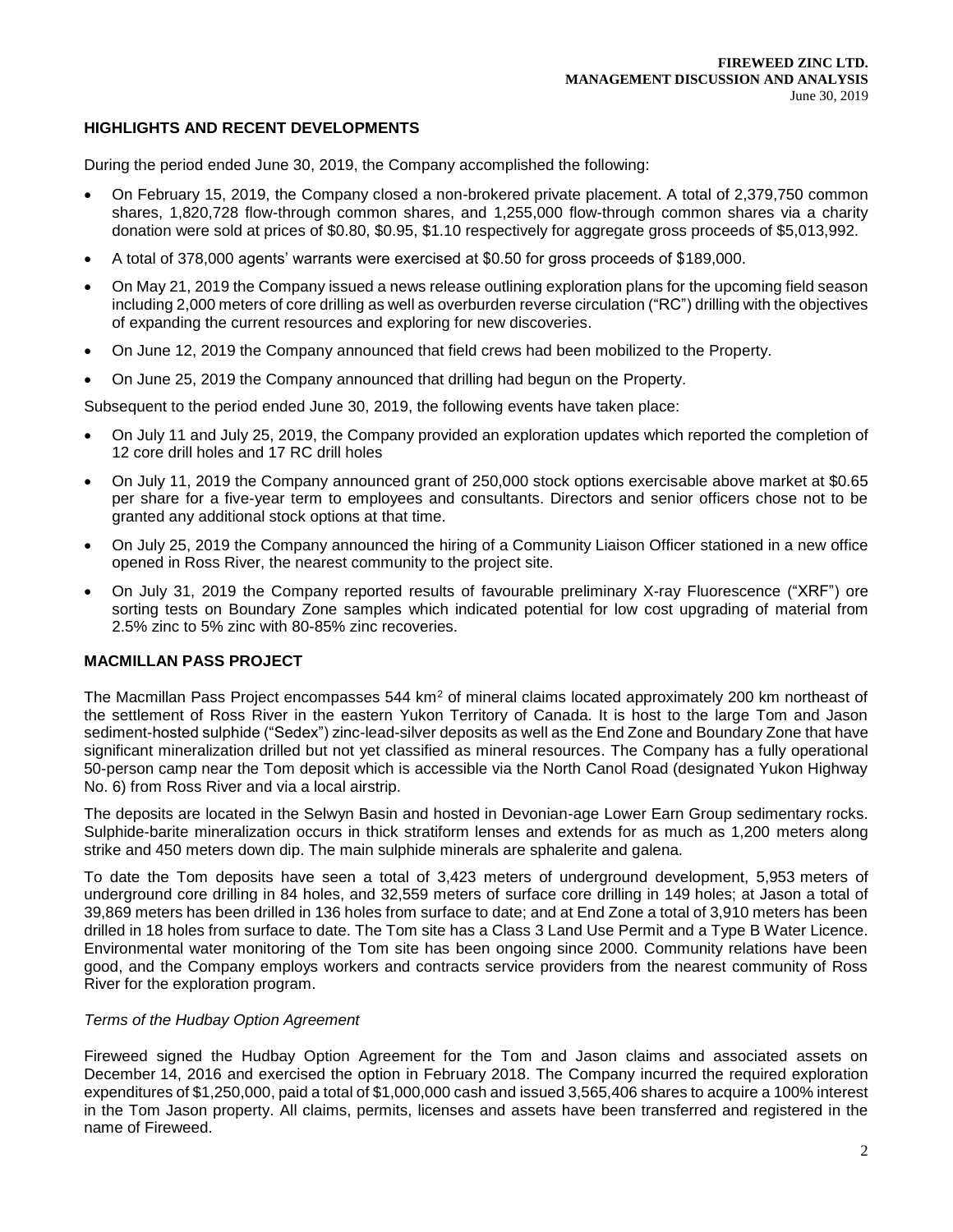The Jason claims have an underlying 3% Net Smelter Royalty ("NSR") which can be bought out at any time for \$5,250,000. There are no underlying royalties on the Tom claims.

#### *Terms of the MAC Claims Option Agreement with Newmont/Maverix*

On July 24, 2017 Fireweed signed an option agreement with Newmont Canada Holdings ULC ("Newmont") for the MAC claims. On June 29, 2018 Newmont sold the MAC claims and option agreement to Maverix Metals Inc. ("Maverix") in a larger transaction whereby Maverix purchased a number of royalties and other assets from Newmont. As such the new registered owner and optionor of the MAC claims is Maverix.

Per the option agreement, the Company can acquire a 100% interest in the MAC claims located on the northwest extension of the Company's Tom and Jason claims, by paying \$450,000 in staged cash payments over four years, maintaining the MAC claims in good standing (normally minimum \$82,000 in work per year but currently zero due to a relief from assessment work order), and granting Maverix production royalties on the MAC claims as follows: 0.25% NSR on base metals, 1% NSR on silver and 3% NSR on gold.

On July 17, 2019 Maverix and the Company signed an amendment to the option agreement on the second anniversary payment reducing the cash payment to \$50,000 and adding 95,000 shares to the payment. In all other respects the option agreement remained unchanged.

This schedule reflects the updated terms of the option agreement:

| Due Date                              | Cash             | <b>Common Shares</b> |
|---------------------------------------|------------------|----------------------|
| July 24, 2017 (signing of the option) | \$50,000 (paid)  |                      |
| July 24, 2018 (first anniversary)     | \$80,000 (paid)  |                      |
| July 24, 2019 (second anniversary)    | \$50,000 (paid)* | 95,000*              |
| July 24, 2020 (third anniversary)     | \$110,000        |                      |
| July 24, 2021 (fourth anniversary)    | \$115,000        |                      |
| <b>TOTAL</b>                          | \$405,000        | 95,000               |

\*The cash payment of \$50,000 was made in July and 95,000 shares were issued by the Company in August 2019.

Fireweed may prepay any of the option payments and/or prepay the entire purchase price at any time. See the Company's news release dated August 8, 2017 for details.

#### *Terms of the MC, MP and Jerry Claims Option Agreement with Constantine Metal Resources Ltd. and Carlin Gold Corporation*

These optioned claims extend Fireweed's Macmillan Pass Project land position to the north, east and northeast over additional prospective ground and allow the Company to acquire a 100% interest in the 624 MC, MP, and Jerry quartz claim tenures from joint venture partners Constantine Metals Resources Ltd. ("Constantine") and Carlin Gold Corporation ("Carlin").

The Company can exercise this option and acquire 100% interest in the claims by making payments totaling \$500,000 and issuing 300,000 Fireweed shares over three years to Constantine and Carlin as follows:

| Due Date                                                | Cash              | <b>Common shares</b> |
|---------------------------------------------------------|-------------------|----------------------|
| Exchange approval of the option agreement (May 9, 2018) | \$75,000 (paid)   | 50,000 (issued)      |
| On or before May 9, 2019                                | $$125,000$ (paid) | 50,000 (issued)      |
| On or before May 9, 2020                                | \$150,000         | 100,000              |
| On or before May 9, 2021                                | \$150,000         | 100,000              |
| <b>TOTAL</b>                                            | \$500,000         | 300,000              |

Half of these payments are to Constantine and half to Carlin. The Company may prepay any of the option payments and/or prepay the entire purchase price at any time.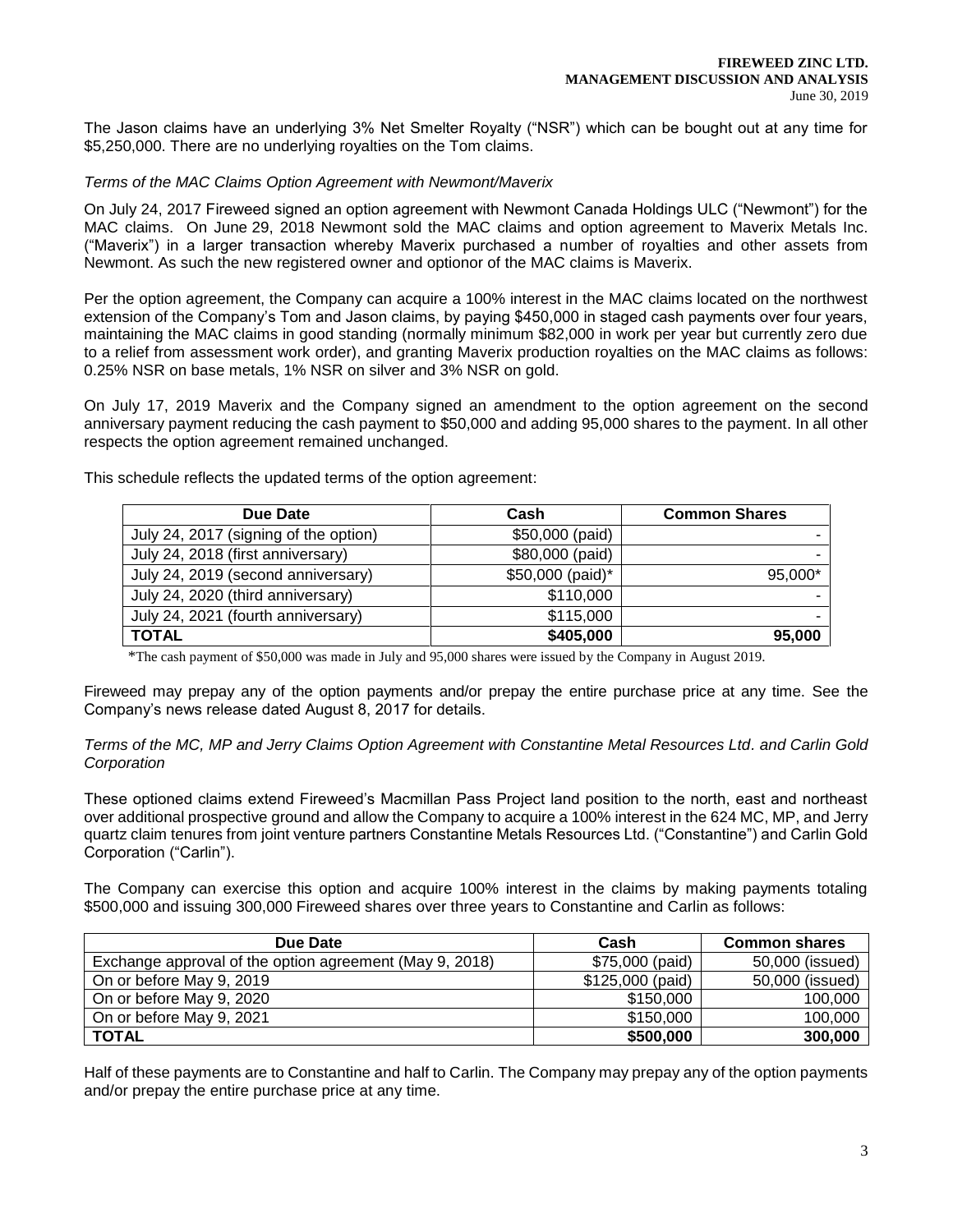#### **FIREWEED ZINC LTD. MANAGEMENT DISCUSSION AND ANALYSIS** June 30, 2019

Although not part of the consideration payable to exercise the option, the Company will pay an additional \$750,000 in cash or equivalent in shares, upon receiving a resource calculation of at least 2.0 million tonnes of indicated (or better) resource on any part of the MC, MP and Jerry claims. Constantine and Carlin will retain the right to receive a NSR on any future mine production from these claims as follows: 0.5% NSR on base metals and silver and 2% NSR on all other metals including gold. Fireweed maintains a right of first refusal on the sale of any NSR royalty from these claims by Constantine and/or Carlin.

## *Terms of the NS and BR Claims Option Agreement with Golden Ridge Resources Ltd.*

The Golden Ridge option extends the Company's Macmillan Pass Project land position to the west and south over additional prospective ground.

This option allows the Company to acquire a 100% interest in the 333 NS and 326 BR quartz claim tenures from Golden Ridge Resources Ltd. ("Golden Ridge"). As per the initial agreement, the Company can exercise the option and acquire 100% interest in the claims by making payments totaling \$500,000 and issuing 450,000 shares over three years to Golden Ridge. On April 15, 2019, the Company signed an amending agreement increasing the number of shares to be issued and reducing the cash payment to be made on or before 12 months following the initial agreement approval date of May 9, 2018. The number of shares issued changed from 75,000 to 121,875, while the cash payment to Golden Ridge was reduced from \$75,000 to \$37,500. In all other respects, the initial option agreement remains unchanged. The schedule below reflects updated terms of the agreement:

| Due Date                                                | Cash            | <b>Common shares</b> |
|---------------------------------------------------------|-----------------|----------------------|
| Exchange approval of the option agreement (May 9, 2018) | \$75,000 (paid) | 75,000 (issued)      |
| On or before May 9, 2019                                | \$37,500 (paid) | 121,875 (issued)     |
| On or before May 9, 2020                                | \$150,000       | 100,000              |
| On or before May 9, 2021                                | \$200,000       | 200,000              |
| <b>TOTAL</b>                                            | \$462,500       | 496,875              |

The Company may prepay any of the option payments and/or prepay the entire purchase price at any time. Although not part of the consideration payable to exercise the option, the Company will pay an additional \$750,000 in cash or equivalent in shares, to Golden Ridge, upon receiving a resource calculation of at least 2.0 million tonnes of indicated (or better) resource on any part of the BR and NS claims.

Golden Ridge will retain the right to receive NSR royalties on any future mine production from the BR and NS claims as follows: 0.5% NSR on base metals and silver and 2% NSR on all other metals, including gold. There is also a third party 3% NSR on any future cobalt production from the BR and NS claims. The Company will have the right to purchase one-half of these NSR royalties (excluding the cobalt royalty) for \$2,000,000 at any time prior to the commencement of commercial production. The Company maintains a right of first refusal on the sale of any NSR royalty from the BR and NS claims by Golden Ridge.

### *Terms of the Nidd Claims Purchase Agreement with Teck Metals Ltd. and Teck Mining Worldwide Holdings Ltd.*

The Nidd claims extend the Company's Macmillan Pass Project land position to the northwest over additional prospective ground including the Boundary zinc zone.

On November 27, 2018 the Company closed the purchase agreement, acquiring a 100% interest in the 372 quartz claim tenures from Teck under the following terms:

- Purchase price of 1,500,000 Fireweed shares (one year lock up during which Teck cannot sell the shares).
- Teck to retain a 1% Net Smelter Return royalty on future production from the Nidd property.
- Teck to have a right of first offer to purchase from Fireweed future production concentrates from the Nidd Property.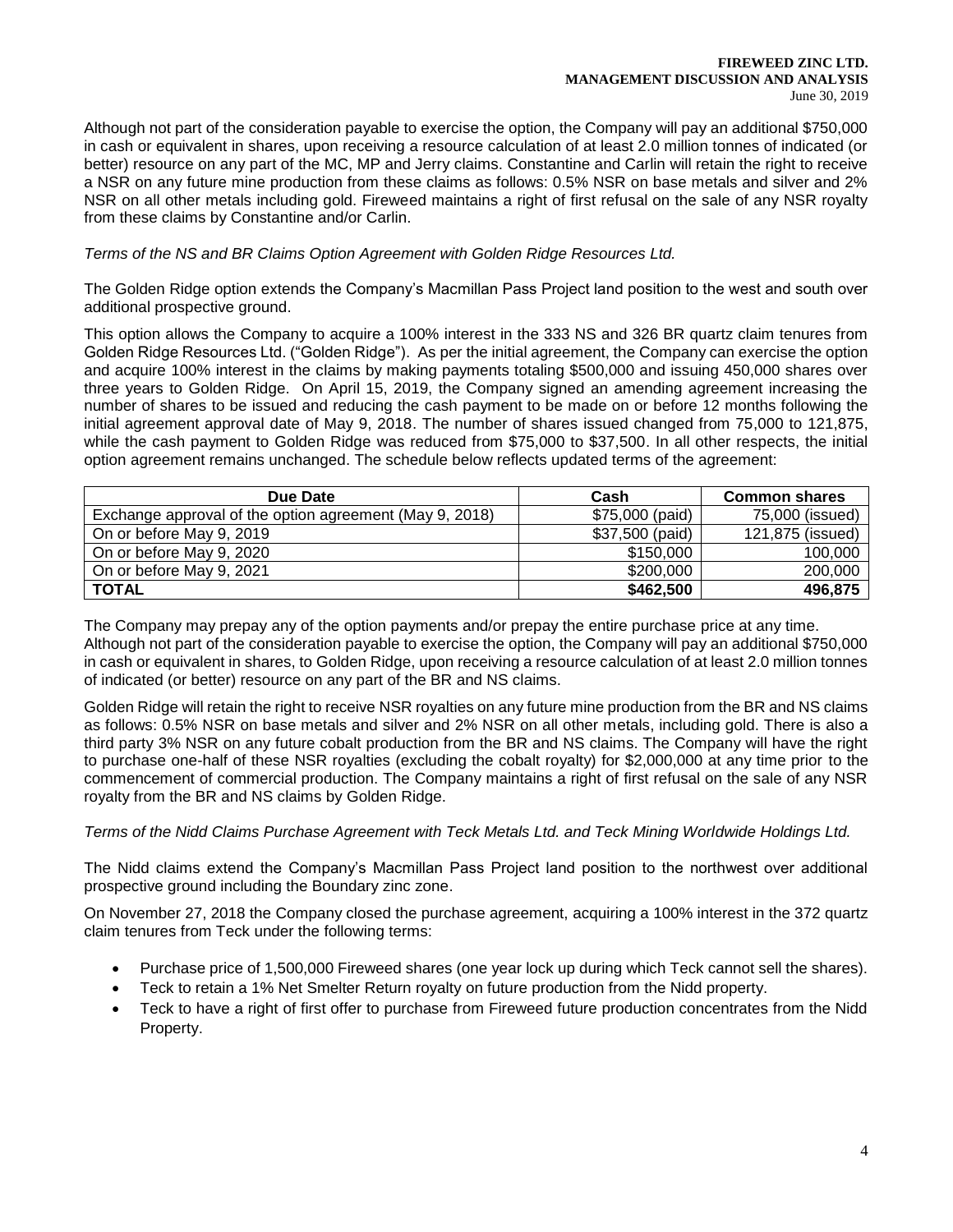## *Current Mineral Resources and PEA*

#### *Mineral Resource Report*

Based on the 2017 drill results along with the historic core re-sampling results and compilation of historic data, the Company announced updated NI43-101 compliant mineral resources on January 10, 2018 which were substantially larger than historically reported resources. The new base case resources were as follows:

#### **Table 1: Base Case Mineral Resource Estimate** (at NSR cutoff grade of \$65 CAD)

|           | <b>Tonnes</b> |        |      |        |        |                 |                 | <b>MOz</b> |
|-----------|---------------|--------|------|--------|--------|-----------------|-----------------|------------|
| Category  | (Mt)          | ZnEa % | Zn % | $Pb\%$ | Ag g/t | <b>B</b> lbs Zn | <b>B</b> lbs Pb | Αa         |
| Indicated | 11.21         | 9.61   | 6.59 | 2.48   | 21.33  | 1.63            | 0.61            | 7.69       |
| Inferred  | 39.47         | 10.00  | 5.84 | 3.14   | 38.15  | 5.08            | 2 72            | 48.41      |

Details and supporting information are provided in the NI43-101 Technical Report posted on [www.sedar.com](http://www.sedar.com/) and in the Company's news release, both dated January 10, 2018.

#### *Preliminary Economic Assessment Report*

On May 23, 2018, the Company announced the positive results of an independent NI43-101-compliant Preliminary Economic Assessment ("PEA") for the Tom and Jason deposits prepared by JDS Energy and Mining, Inc. (JDS) with work on tailings and water by Knight Piesold Consulting, both of Vancouver, Canada utilizing the 2018 mineral resources of Table 1.

Production and Economic Highlights:

- Long mine life and large-scale production:
	- $\circ$  18-year mine life with 32.7Mt of mineralization mined at 4,900 tonne-per-day average processing rate.
	- o 1.54Mt of Zinc, 0.88Mt of Lead, and 37Moz of Silver in concentrate shipped.
	- o Average yearly contained-metal production of 85kt Zinc, 48kt Lead and 2Moz Silver.
- Robust economics using metals prices of \$1.21/lb Zn, \$0.98/lb Pb, and \$16.80/oz Ag:
	- o Pre-Tax NPV at 8% of \$779M CAD and IRR of 32%.
	- o After-Tax NPV at 8% of \$448M CAD and IRR of 24%.
	- Manageable CAPEX and rapid payback:
		- o Pre-production CAPEX of \$404M CAD.
		- o Payback period of 4 years.
		- o Starter-pits on Tom West and Jason Main zones reduce up-front capital.
- Significant Upside
	- o Numerous opportunities for significant economic improvement.
	- $\circ$  Known zones remain open for expansion, including into high-grade areas.
	- $\circ$  Highly prospective and large land package with untested exploration targets.

Details and supporting information are provided in the NI43-101 compliant Technical Report dated July 6, 2018 (effective date May 23, 2018) posted on [www.sedar.com](http://www.sedar.com/) and in the Company's news release dated May 23, 2018.

### *2019 Exploration Plans*

During the second quarter the Fireweed technical team mobilized to the Property and began the 2019 exploration work program. Plans for the 2019 exploration season include drilling of further step out holes on the known zones of mineralization to expand mineral resources, drilling of new exploration targets defined in 2018, an airborne LiDAR topographic survey of the entire property and field work including geophysics, geochemistry and mapping toward development of additional exploration targets on the large property. See Fireweed news release dated May 16, 2019 for details of 2019 exploration plans.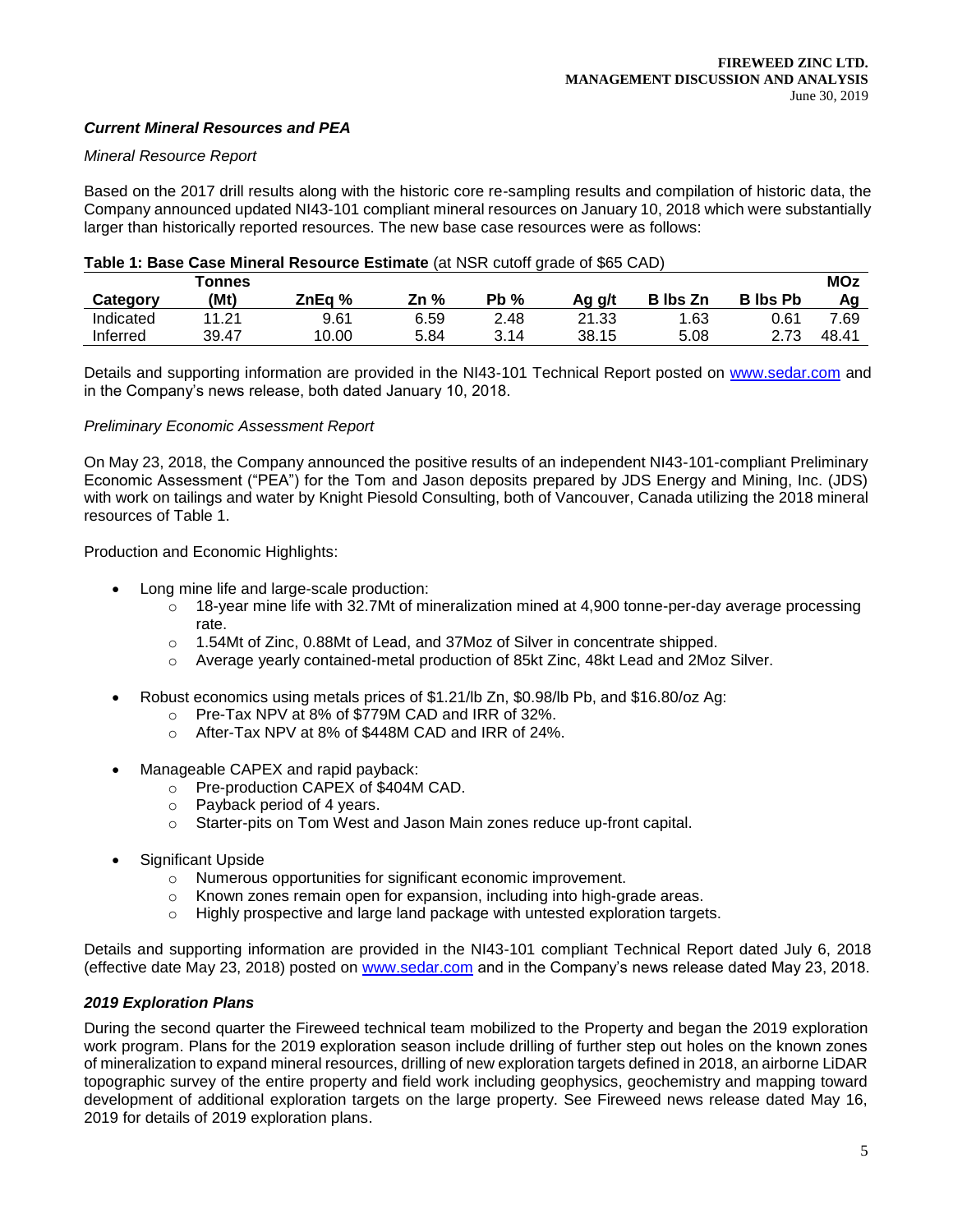For more details on the Project and the Company, see Fireweed's NI43-101 compliant technical reports and news releases posted on the Company's website at [www.FireweedZinc.com](http://www.fireweedzinc.com/) or at [www.sedar.com.](http://www.sedar.com/)

*Leon McGarry, P.Geo., Senior Resource Geologist for CSA Global Canada Geosciences Ltd. is independent of Fireweed Zinc Ltd. and a 'Qualified Person' as defined under Canadian National Instrument 43-101. Mr. McGarry is responsible for the Mineral Resource Estimate and directly related information in this MD&A.* 

*Michael Makarenko, P.Eng., Project Manager for JDS Energy and Mining, Inc., is independent of Fireweed Zinc Ltd. and a 'Qualified Person' as defined under Canadian National Instrument 43-101. Mr. Makarenko is responsible for the PEA results and directly related information in this MD&A.*

*George Gorzynski, P.Eng., Executive Vice President and Director of Fireweed Zinc Ltd., and a Qualified Person under the meaning of Canadian National Instrument 43-101, is responsible for other technical information (information not directly related to the Mineral Resource Estimate or the PEA) in this MD&A.*

## **HEALTH AND SAFETY**

The Company embeds core values of health and safety throughout its operations. Nothing is more important than the health and safety of our people. Every person arriving at our work site is first taken through a health and safety orientation before any other activity is begun. Every morning begins with safety "toolbox" meetings and weekly safety meetings are attended by everyone in camp to re-enforce a safety-first mindset. We emphasize that safety is the responsibility of everyone on site. We have highly trained first aid personnel in camp with a dedicated and well equipped first aid facility, and strict protocols for timely medical evacuations by air to a hospital if required. The Company works to identify and mitigate potential health and safety risks at all work sites. Our excellent safety record over years of operations is the result of prioritizing and instilling a culture of safety first in every person at our work site and constantly seeking to improve our health and safety protocols and procedures.

#### **ENVIRONMENT**

Fireweed is committed to carrying out its work programs to high standards of environmental stewardship. We aim to prevent or mitigate as much as reasonably possible, the impacts of our operations on the environment through effective and scientifically sound operating practices while at all time complying with applicable environmental legislation.

Environmental baseline studies by Hudbay toward eventual development of a mining operation began at the Tom site in 2000 and were expanded in 2008. These include 12 surface water monitoring stations in the local streams, three ground water monitoring wells and a weather station. The project site has a Class 3 Mining Land Use Permit and a Type B Water Licence. Much of the historic surface disturbances from previous work have been reclaimed. The Company assumed these environmental functions and costs when it fully acquired the project in 2018.

### **COMMUNITY AND FIRST NATIONS**

The Company believes in engaging with local communities and First Nations toward building respectful relationships through dialogue and collaborative processes.

The Tom and Jason properties lie within an area of unsettled territorial claim by the Kaska First Nations. Negotiations between the Kaska First Nations, and the federal and territorial governments are continuing but have not affected the Company's ability to carry out work on the Project.

The nearest community to the Project site is the First Nations community of Ross River (population 350) located 215 kilometers to the west. There are no permanent settlements at or near the project site. In July 2019 the Company announced the hiring of a Community Liaison Officer and opening of a new community liaison office in Ross River. This new office will provide the Company with a full-time presence in the community to continue to build our relationships with and address any concerns of community officials and individual members of Ross River as well as other nearby First Nations of Liard and Na-Cho Nyäk Dun. The Company believes in preferential hiring of Kaska based businesses and personnel whenever practical, for work on the Project. Brandon Macdonald, Fireweed's CEO, hails from Ross River where he grew up as a child and is known in the community.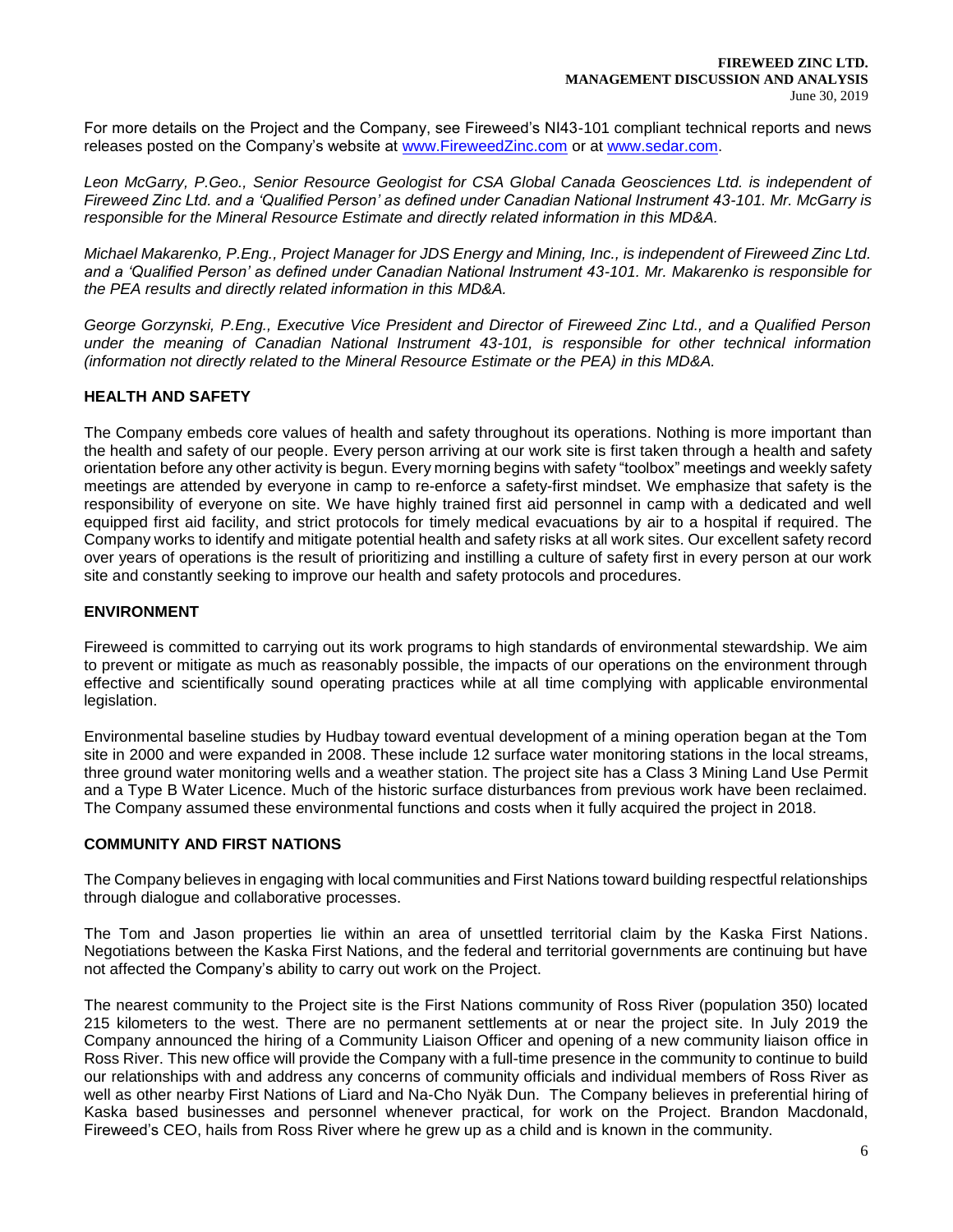## **FINANCING AND CORPORATE DEVELOPMENT**

## **SELECTED ANNUAL INFORMATION**

The following table summarizes selected financial data for the three recent fiscal years, ended December 31, 2018, 2017 and 2016, and should be read in conjunction with such financial statements, prepared in accordance with International Financial Reporting Standards ("IFRS") and the related notes thereon:

| <b>Item</b>                                        |    | <b>Fiscal Year</b><br><b>Ended</b><br>December 31,<br>2018 | <b>Fiscal Year</b><br><b>Ended</b><br>December 31,<br>2017 | <b>Fiscal Year</b><br><b>Ended</b><br>December 31,<br>2016 |
|----------------------------------------------------|----|------------------------------------------------------------|------------------------------------------------------------|------------------------------------------------------------|
| Revenues                                           | \$ | nil l                                                      | \$<br>nil                                                  | \$<br>nil                                                  |
| <b>Expenses</b>                                    |    | 1,521,734                                                  | 959,487                                                    | 188,639                                                    |
| Net Loss                                           |    | 1,976,734                                                  | 959,487                                                    | 188,639                                                    |
| Net Loss per Share (based on fully diluted shares) |    | (0.07)                                                     | (0.07)                                                     | (0.06)                                                     |
| <b>Current Assets</b>                              |    | 1,787,669                                                  | 1,301,843                                                  | 78,177                                                     |
| <b>Exploration and Evaluation Assets</b>           |    | 19,663,555                                                 | 2,794,672                                                  | 101,971                                                    |
| <b>Total Assets</b>                                |    | 21,518,713                                                 | 4,132,000                                                  | 180,148                                                    |
| <b>Current Liabilities</b>                         |    | 327,380                                                    | 293,126                                                    | 31,808                                                     |
| <b>Working Capital</b>                             |    | 1,460,289                                                  | 1,008,717                                                  | 46,369                                                     |
| Shareholders' Equity                               | \$ | $20,479,900$ \$                                            | $3,829,825$ \\$                                            | 148,340                                                    |
| Number of Shares Outstanding                       |    | 31,696,776                                                 | 17,756,370                                                 | 5,700,000                                                  |

### **RESULTS OF OPERATIONS**

As at June 30, 2019, Total Assets were \$26,167,683 (December 31, 2018 - \$21,518,713), exploration and evaluation assets totalled \$21,104,153 (December 31, 2018 - \$19,663,555). The details of the cost breakdown are contained in the schedule of Exploration and Evaluation Assets in the notes to the financial statements (Note 4).

#### For the three months ended June 30, 2019 and 2018

The Company's net loss for the three months ended June 30, 2019 ("Q2-2019") was \$421,345 (\$0.01 per share), a decrease of \$9,693 as compared to the three months ended June 30, 2018 ("Q2-2018") of \$431,038 (\$0.01 per share). The main contributors to the net loss were consulting and management fees, share-based compensation, investor relations and corporate development expenses as well as deferred income tax expense.

- Consulting and management fees were higher by \$42,077 (Q2-2019 \$100,730; Q2-2018 \$58,653). Q2- 2019 included salary adjustments to bring key management compensation from part-time rates up to fulltime rates.
- Investor relations and corporate development expenses were significantly lower by \$254,836 (Q2-2019 \$87,786; Q2-2018 – \$342,622) as the Company had less marketing and promotional activities in Q2-2019.
- Share-based compensation was lower by \$246,498 (Q2-2019 \$90,811; Q2-2018 \$337,309) as there were fewer options vested in Q2-2019 and no new options were granted during that period.
- Deferred income tax was higher by  $$186,090$  (Q2-2019  $$186,090$ ; Q2-2018  $$Nil$ ) due to the eligible flow-through expenditures made in Q2-2019.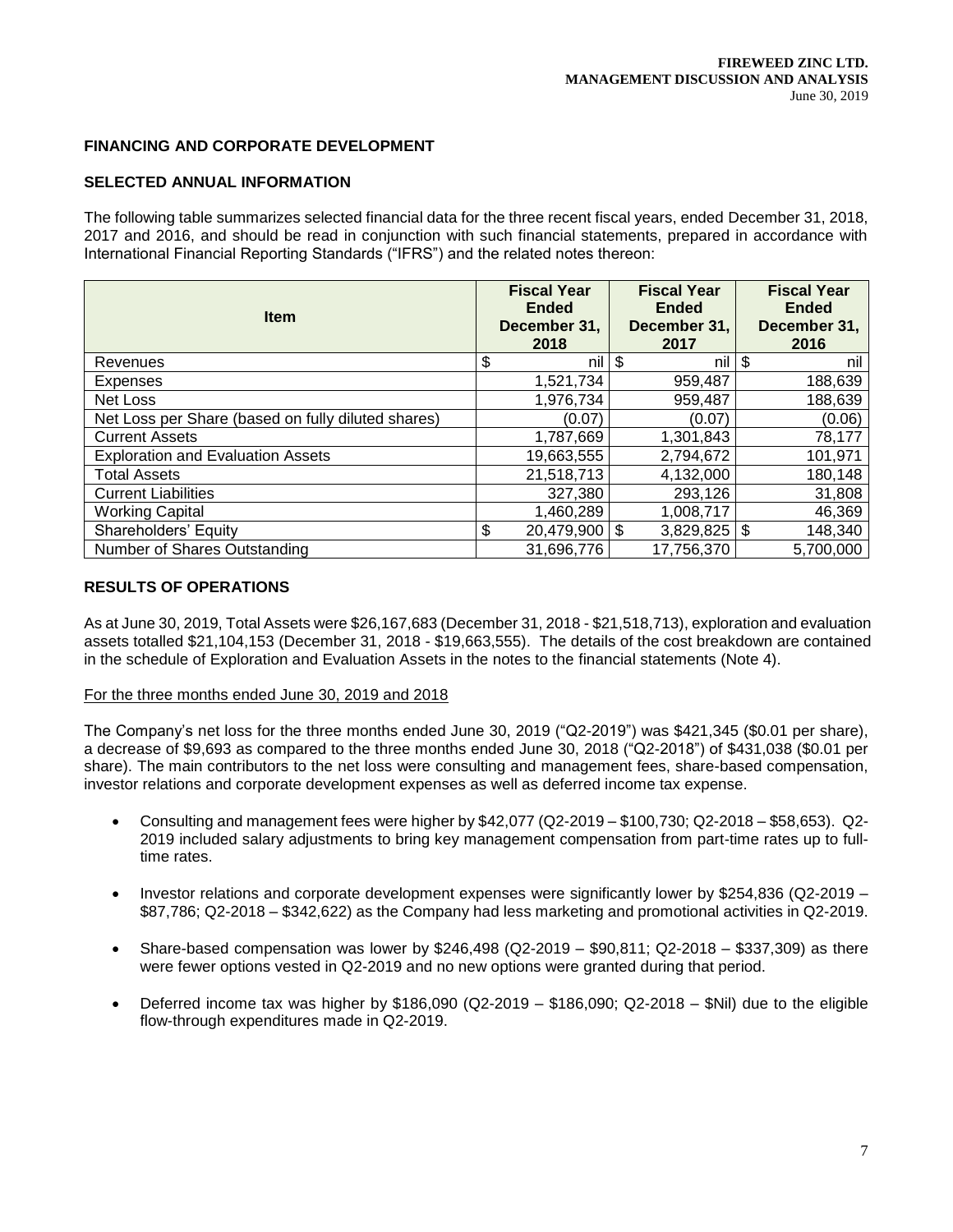#### For the six months ended June 30, 2019 and 2018

During the six months ended June 30, 2019, the Company incurred a net loss of \$911,873 (2018 – \$923,888), a decrease of \$12,015. The main contributors to the net loss during the period and significant changes in expenses are discussed below:

- Consulting and management fees increased by \$177,862 (2019 \$273,021; 2018 \$95,159). The 2019 figure includes one-time management bonus as well as salary adjustments to bring key management compensation from part-time rates up to full-time rates.
- Investor relations and corporate development expenses were significantly lower by \$407,483 (2019 \$164,569; 2018 – \$572,052) due to the Company's decreased volume of various editorial, marketing, roadshow and other promotional activities in 2019.
- Share-based compensation was lower by \$279,715 (2019 \$222,281; 2018 \$501,996) as there were less options vested during the six months ended June 30, 2019 and no new options were granted during that period.
- Deferred income tax was higher by \$259,349 (2019 \$259,349; 2018 \$Nil) due to the eligible flow-through expenditures made in 2019.

# **SUMMARY OF QUARTERLY RESULTS**

The following table sets forth selected quarterly financial information for each of the last eight quarters with the figures for each quarter in Canadian dollars.

|                                                         | <b>Jun 30,</b><br>2019 | Mar 31,<br>2019 | Dec 31,<br>2018 | Sept 30,<br>2018 | <b>Jun 30.</b><br>2018 | Mar 31,<br>2018 | Dec 31,<br>2017 | Sept 30,<br>2017 |
|---------------------------------------------------------|------------------------|-----------------|-----------------|------------------|------------------------|-----------------|-----------------|------------------|
| Operating<br>expenses                                   | (652,524)              | (417, 269)      | (453, 206)      | (144, 640)       | (431,038)              | (492, 850)      | (488,798)       | (160, 398)       |
| Net loss                                                | (421,345)              | (490,528)       | (908, 206)      | (144,640)        | (431, 038)             | (492, 850)      | (488,798)       | (160, 398)       |
| Basic and<br>diluted<br>earnings<br>(loss) per<br>share | (0.01)                 | (0.01)          | (0.03)          | (0.00)           | (0.01)                 | (0.02)          | (0.03)          | (0.01)           |
| Total assets                                            | 26,167,683             | 25,996,069      | 21,518,713      | 21,578,907       | 21,357,008             | 20,880,624      | 4,132,000       | 4,229,900        |
| Shareholders'<br>equity<br>(deficiency)                 | 24,287,551             | 24,310,772      | 20,479,900      | 19,898,169       | 19,808,174             | 19,692,403      | 3,829,825       | 4,107,339        |
| Capital stock                                           | 26,828,903             | 26,422,836      | 22,242,738      | 20,823,071       | 20,825,078             | 20,615,578      | 4,592,913       | 4,674,623        |
| Deficit                                                 | 4,050,254              | 3,628,909       | 3,138,381       | 2,230,175        | 2,085,535              | 1,654,497       | 1,161,647       | 672,849          |

### **LIQUIDITY AND CAPITAL RESOURCES**

The Company manages its capital to maintain its ability to continue as a going concern and to provide returns to shareholders and benefits to other stakeholders. The capital structure of the Company consists of cash and cash equivalents and equity comprised of issued share capital and deficit.

Fireweed manages and adjusts its capital structure in light of economic conditions and financial needs. The Company, upon approval from its Board of Directors, will balance its overall capital structure through new share issues or by undertaking other activities as deemed appropriate under the specific circumstances.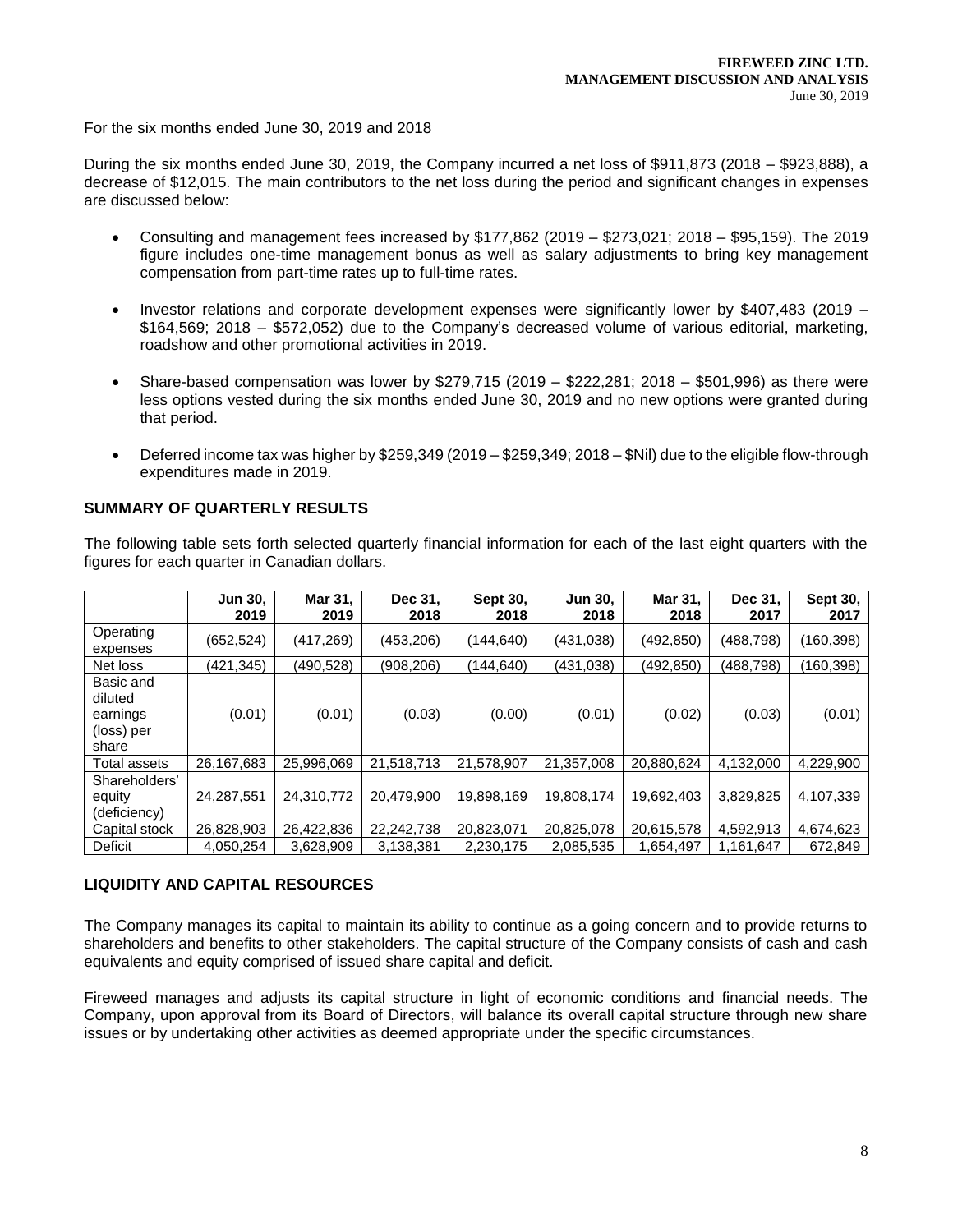## *WORKING CAPITAL*

As at June 30, 2019, the Company had positive working capital of \$4,504,755 (December 31, 2018 - \$1,460,289). Working capital included Prepaid Expenses of \$458,133 (December 31, 2018 - \$161,631), comprised mainly of advances for exploration work, engineering, geophysics and insurance.

## *CASH*

On June 30, 2019, the Company had cash of \$4,487,257 (December 31, 2018 - \$1,575,784). Management of cash balances is conducted in-house based on internal investment guidelines. Cash is deposited with a major Canadian financial institution. Cash required for operations is held in a chequing account. Excess funds may be invested in conservative money market instruments that bear interest and carry a low degree of risk. Some examples of instruments in which we may invest its cash are treasury bills, money market funds, bank guaranteed investment certificates and bankers' acceptance notes. The objective of these investments is to preserve funds for the use in and advancement of the Company's business.

### *CASH USED IN OPERATING ACTIVITIES*

Net cash used in operating activities during the six months ended June 30, 2019 was \$1,006,203 (2018 – \$402,427). Cash was mostly spent on consulting fees, investor relations expenses, legal fees, and general and administrative costs.

### *CASH USED IN INVESTING ACTIVITIES*

Total cash used in investing activities during the six months ended June 30, 2019 was \$1,061,510 (2018 - \$3,571,607), related to exploration work, land management and claims renewal payments, property reports and related costs.

### *CASH GENERATED BY FINANCING ACTIVITIES*

Total net cash generated by financing activities during the six months ended June 30, 2019 was \$4,979,186 (2018 - \$11,459,468), which consisted of funds obtained through the issuance of 5,455,478 shares in a non-brokered private placement and 378,000 shares upon exercise of agent's warrants.

### *REQUIREMENT OF ADDITIONAL EQUITY FINANCING*

The Company has relied primarily on equity financings for all funds raised to date for its operations and will need more funds to explore and develop the Project in the future. Until it starts generating profitable operations from exploration, development and sale of minerals, the Company intends to continue relying upon the issuance of securities to finance its operations and acquisitions.

The Company is not subject to externally imposed capital requirements as at June 30, 2019.

### **OUTSTANDING SHARE DATA**

The Company's authorized share capital consists of an unlimited number of common shares without par value.

As at June 30, 2019, there were 37,702,129 shares issued and outstanding (31,696,776 at December 31, 2018), which were issued for an aggregate consideration of \$26,828,903, net of issuance costs and flow-through premium liability.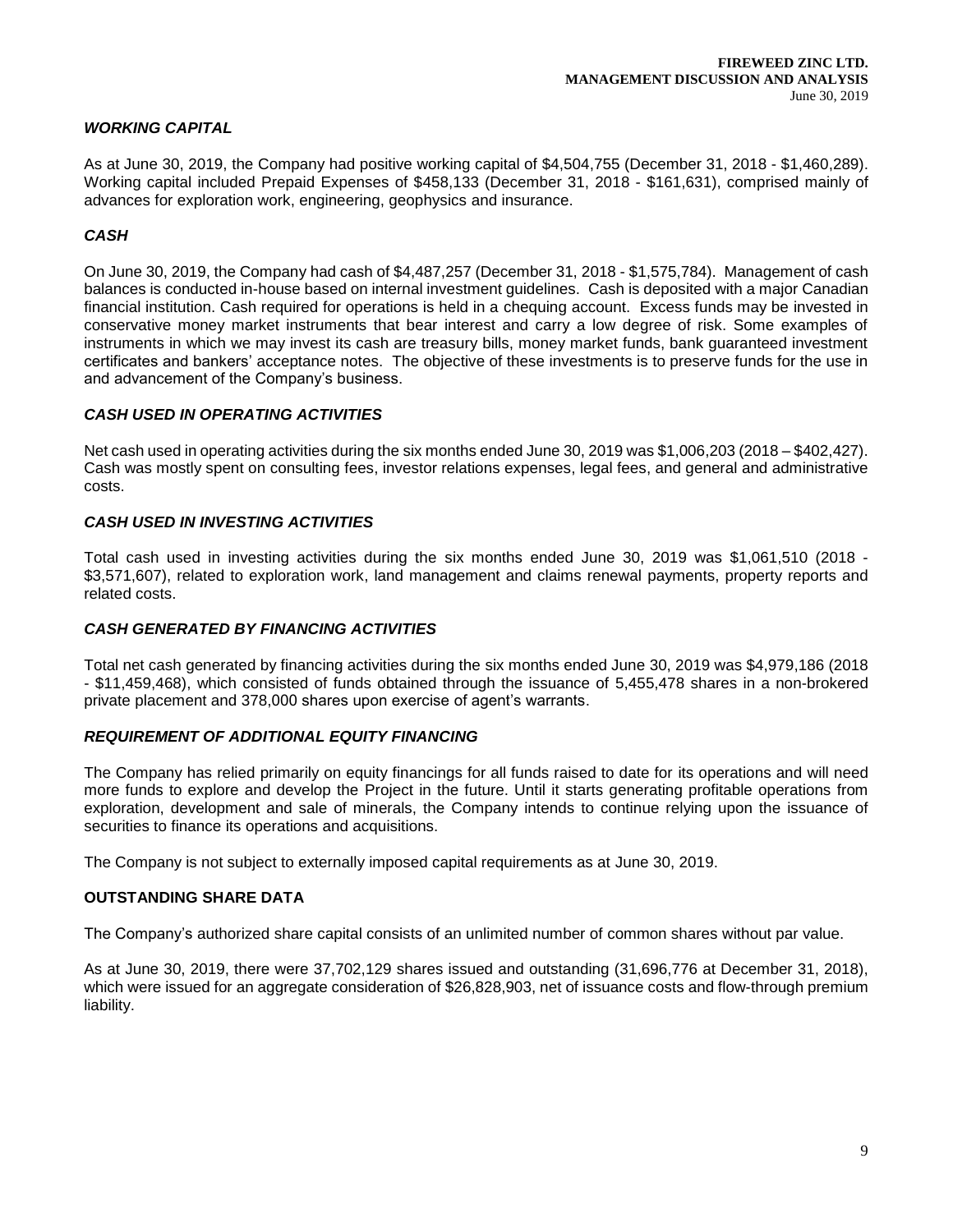|                                      | Number of                      |                       |                    |
|--------------------------------------|--------------------------------|-----------------------|--------------------|
|                                      | <b>Shares/Options/Warrants</b> | <b>Exercise Price</b> | <b>Expiry Date</b> |
| <b>Issued and Outstanding Shares</b> | 37,702,129                     |                       |                    |
| <b>Agents' Warrants and Options</b>  | 250.064                        | \$1.32                | February 25, 2020  |
| <b>Agents' Warrants and Options</b>  | 34,680                         | \$0.95                | February 15, 2021  |
| <b>Stock Options</b>                 | 1,380,000                      | \$0.50                | April 26, 2022     |
| <b>Stock Options</b>                 | 30,000                         | \$0.70                | October 27, 2022   |
| <b>Stock Options</b>                 | 175,000                        | \$0.83                | December 06, 2022  |
| <b>Stock Options</b>                 | 860,000                        | \$1.45                | March 14, 2023     |
| <b>Stock Options</b>                 | 250,000                        | \$0.65                | July 11, 2024      |
| Fully Diluted at August 20, 2019*    | 40.681.873                     |                       |                    |

As of the date of this MD&A, the following shares, warrants and options were outstanding:

\* This number excludes 4,000,000 not yet issued performance shares (please refer to Note 14 in the financial statements for the period ended June 30, 2019 for more information).

## **CRITICAL ACCOUNTING ESTIMATES**

Our significant accounting policies are presented in Note 3 of the audited financial statements for the year ended December 31, 2018 and Note 3 of the interim financial statements for the period ended June 30, 2019. Note 3 provides that the preparation of the Company's financial statements in conformity with IFRS requires management to make judgments, estimates and assumptions that affect the reported amounts of assets, liabilities and contingent liabilities at the date of the financial statements and reported amounts of expenses during the reporting period. Actual outcomes could differ from these estimates. These financial statements include estimates that, by their nature, are uncertain. The impacts of such estimates are pervasive throughout the financial statements and may require accounting adjustments based on future occurrences. Revisions to accounting estimates are recognized in the period in which the estimate is revised and future periods if the revision affects both current and future periods. These estimates are based on historical experience, current and future economic conditions and other factors, including expectations of future events that are believed to be reasonable under the circumstances.

Information about significant areas of estimation uncertainty in applying accounting policies that have the most significant effect on the amounts recognized in the financial statements are noted below.

### **KEY SOURCES OF ESTIMATION UNCERTAINTY**

### Exploration and evaluation assets

Exploration and evaluation costs are initially capitalized as intangible exploration assets with the intent to establish commercially viable reserves. The Company is required to make estimates and judgments about the future events and circumstances regarding whether the carrying amount of intangible exploration assets exceeds its recoverable amount. Recoverability is dependent on various factors, including the discovery of economically recoverable reserves, the ability of the Company to obtain the necessary financing to complete the development, and upon future profitable production or proceeds from the disposition of the exploration and evaluation assets themselves. Additionally, there are numerous geological, economic, environmental and regulatory factors and uncertainties that could impact management's assessment as to the overall viability of its properties or the ability to generate future cash flows necessary to cover or exceed the carrying value of the Company's exploration and evaluation assets.

### Deferred tax assets and liabilities

The measurement of a deferred tax provision is subject to uncertainty associated with the timing of future events and changes in legislation, tax rates and interpretations by tax authorities. The estimation of taxes includes evaluating the recoverability of deferred tax assets based on an assessment of the Company's ability to utilize the underlying future tax deductions against future taxable income prior to expiry of those deductions. Management assesses whether it is probable that some or all of the deferred income tax assets will not be realized. The ultimate realization of deferred tax assets is dependent upon the generation of future taxable income, which in turn is dependent upon the successful discovery, extraction, development and commercialization of mineral reserves. To the extent that management's assessment of the Company's ability to utilize future tax deductions changes, the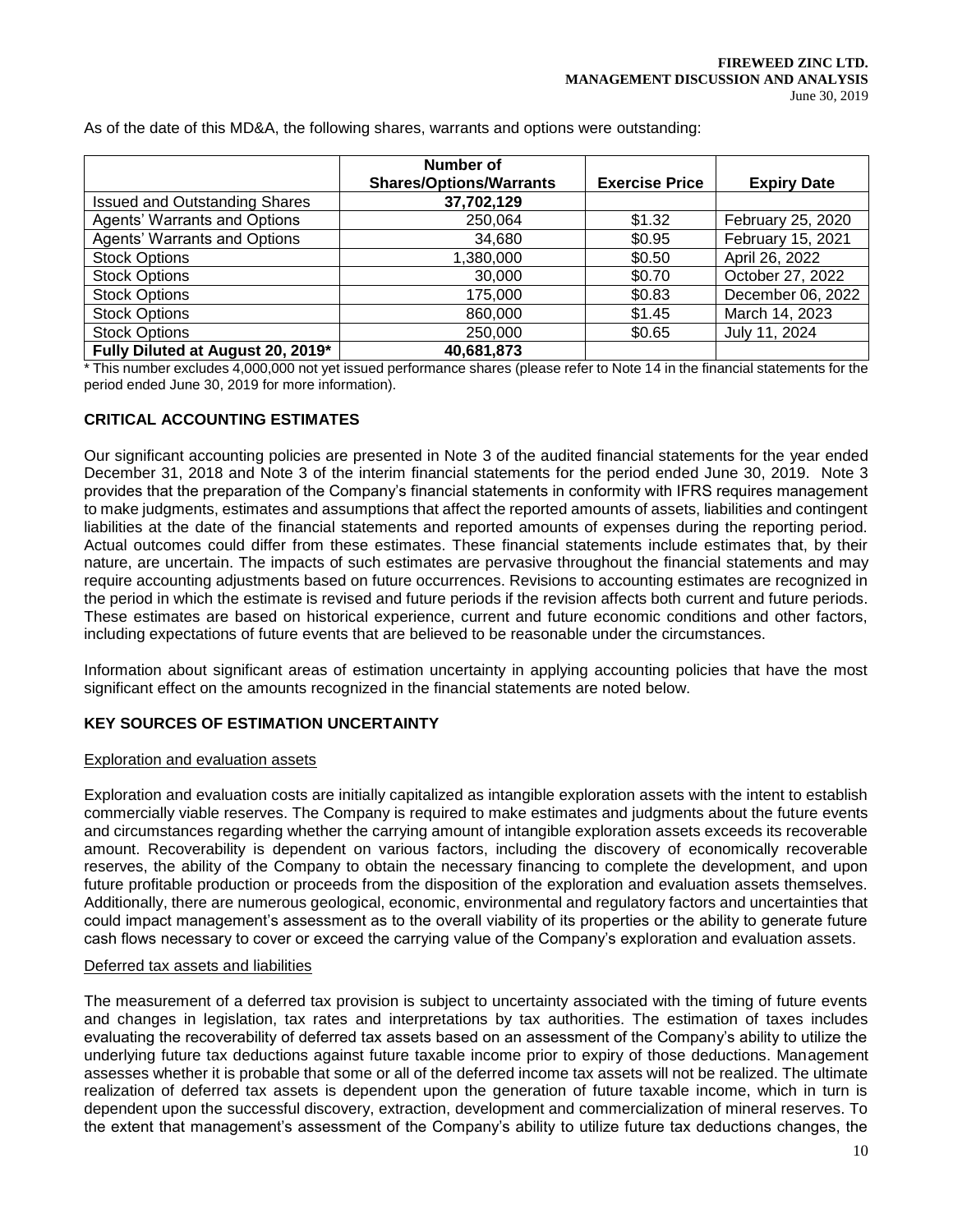Company would be required to recognize more or fewer deferred tax assets, and future tax provisions or recoveries could be affected.

#### Share-based payments

The Company measures share-based payments expense by reference to the fair value of the stock options at the date at which they are granted. Estimating fair value for granted stock options requires determining the most appropriate valuation model which is dependent on the terms and conditions of the grant. This estimate also requires determining the most appropriate inputs to the valuation model including the expected life of the option, volatility, dividend yield, and rate of forfeitures.

#### Capital stock

Common shares are classified as shareholders' equity. Incremental costs directly attributable to the issue of common shares and stock options are recognized as a deduction from equity. Common shares issued for consideration other than cash, are valued based on their market value at the date the shares are issued.

The Company has adopted a residual value method with respect to the measurement of shares and warrants issued as private placement units. The residual value method first allocates value to the more easily measurable component based on fair value and then the residual value, if any, to the less easily measurable component. The Company considers the fair value of common shares issued in the private placements to be the more easily measurable component and the common shares are valued at their fair value, as determined by the closing market price on the announcement date. The balance, if any, is allocated to the attached warrants. Any fair value attributed to the warrants is recorded as reserves.

### **FINANCIAL INSTRUMENTS**

Financial assets are classified and measured at amortized cost or fair value, based on how an entity manages its financial instruments and the contractual cash flows characteristics of the financial asset.

The classification of debt instruments is driven by the business model for managing the financial assets and their contractual cash flow characteristics. Debt instruments are measured at amortized cost if the business model is to hold the instrument for collection of contractual cash flows and those cash flows are solely principal and interest.

If the business model is not to hold the debt instrument, it is classified as fair value through profit and loss ("FVTPL"). Financial assets with embedded derivatives are considered in their entirety when determining whether their cash flows are solely payments of principal and interest.

The Company classifies its financial assets into one of the categories described below, depending on the purpose for which the asset was acquired. Management determines the classification of its financial assets at initial recognition.

Equity instruments that are held for trading (including all equity derivative instruments) are classified as FVTPL, for other equity instruments, on the day of acquisition the Company can make an irrevocable election (on an instrumentby-instrument basis) to designate them as at fair value through other comprehensive income ("FVTOCI").

*Fair value through profit or loss ("FVTPL")* – Financial assets carried at FVTPL are initially recorded at fair value and transaction costs are expensed in the income statement. Realized and unrealized gains and losses arising from changes in the fair value of the financial asset held at FVTPL are included in the income statement in the period in which they arise. Derivatives are also categorized as FVTPL unless they are designated as hedges.

*Fair value through other comprehensive income ("FVTOCI")* - Investments in equity instruments at FVTOCI are initially recognized at fair value plus transaction costs. Subsequently, they are measured at fair value, with gains and losses arising from changes in fair value recognized in other comprehensive income. There is no subsequent reclassification of fair value gains and losses to profit or loss following the derecognition of the investment

*Financial assets at amortized cost* - A financial asset is measured at amortized cost if the objective of the business model is to hold the financial asset for the collection of contractual cash flows, and the asset's contractual cash flows are comprised solely of payments of principal and interest. They are classified as current assets or non-current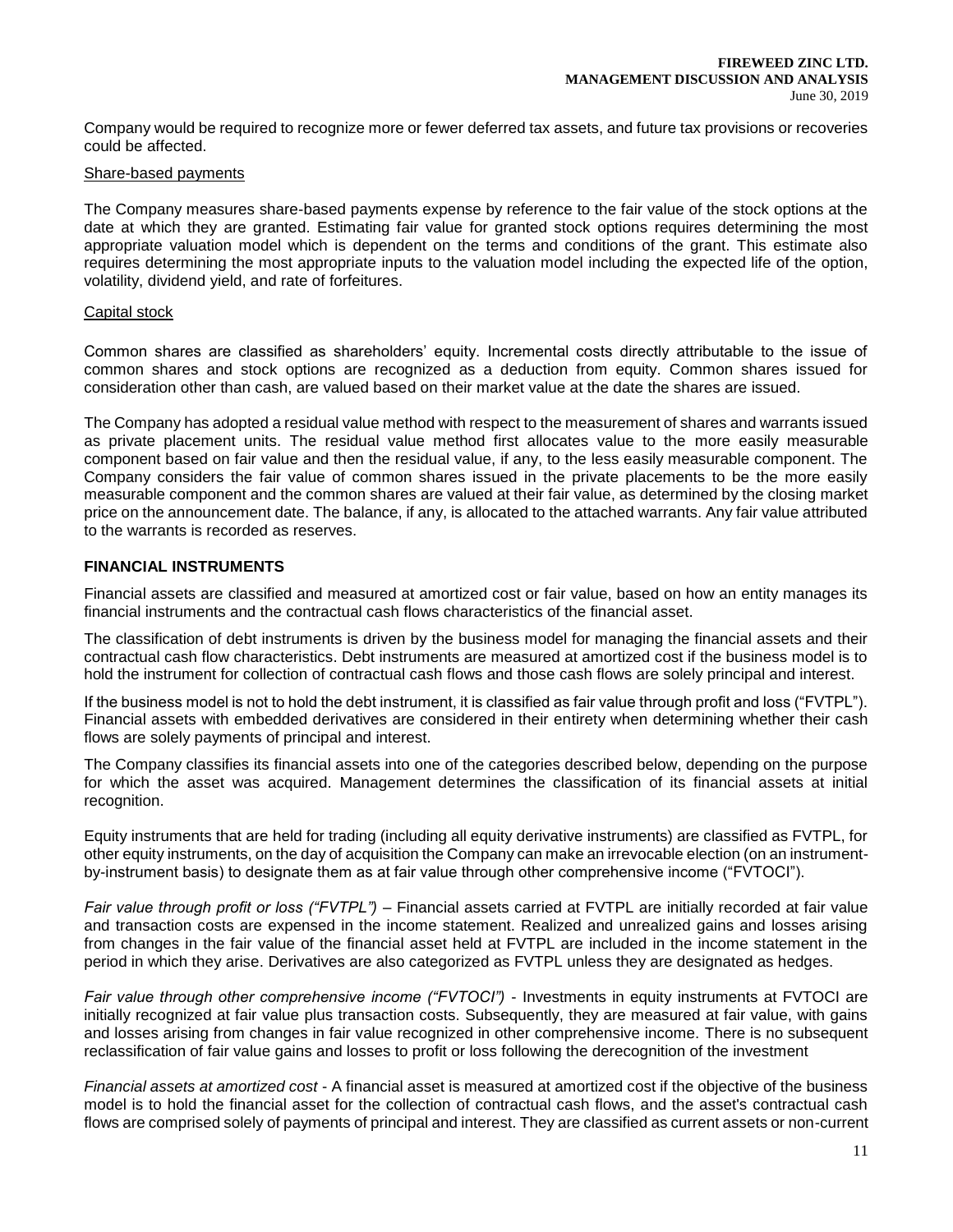assets based on their maturity date and are initially recognized at fair value and subsequently carried at amortized cost less any impairment.

The following table shows the classification of the Company's financial assets under IFRS 9:

| Financial asset                          | <b>IFRS 9 Classification</b>               |
|------------------------------------------|--------------------------------------------|
| Cash                                     | Fair value through profit and loss         |
| Reclamation bond                         | Financial asset measured at amortized cost |
| Other receivables                        | Financial asset measured at amortized cost |
| Accounts payable and accrued liabilities | Financial asset measured at amortized cost |

Financial liabilities other than derivative liabilities are recognized initially at fair value and are subsequently stated at amortized cost. Transaction costs on financial assets and liabilities other than those classified at fair value through profit or loss are treated as part of the carrying value of the asset or liability. Transaction costs for assets and liabilities at fair value through profit or loss are expensed as incurred.

#### **NEW AND AMENDED ACCOUNTING STANDARDS AND INTERPRETATIONS**

The accounting policies in preparation of the condensed interim financial statements for the six months ended June 30, 2019 are consistent with those applied and disclosed in the Company's audited financial statements for the year ended December 31, 2018, except the adoption of the new standards and interpretations discussed below.

The newly adopted **IFRS 16, Leases** standard establishes principles for recognition, measurement, presentation and disclosure of leases with an impact on lessee accounting, effective for annual periods beginning on or after January 1, 2019. The Company has assessed its office lease agreement and concluded that the agreement does not constitute the ability to direct the use (right to use) of the underlying office premises in the context of IFRS 16. As such, the adoption of the above standard has not had an impact on the results and financial position of the Company.

The newly adopted **IFRIC 23, Uncertainty over Income Tax Treatments** clarifies the accounting for uncertainties in income taxes. The interpretation provides guidance and clarifies the application of the recognition and measurement criteria in IAS 12 "Income Taxes" when there is uncertainty over income tax treatments. The adoption of the above standard, amendments and interpretations has not had an impact on the financial statements of the Company.

## **RELATED PARTIES TRANSACTIONS**

Related party transactions mainly include management and consulting fees, share-based compensation and director and committee fees. The related parties are represented by the key management personnel, which include those persons having authority and responsibility for planning, directing and controlling the activities of the Company as a whole. The Company has determined that the key management personnel consist of executive and nonexecutive members of the Company's Board of Directors and corporate officers. Related parties also include companies, controlled by officers and/or directors.

| <b>Related Party</b>      | <b>Nature of Relationship</b> |
|---------------------------|-------------------------------|
| FT Management Ltd.        | Company, controlled by CFO    |
| Pelly River Ventures Ltd. | Company, controlled by CEO    |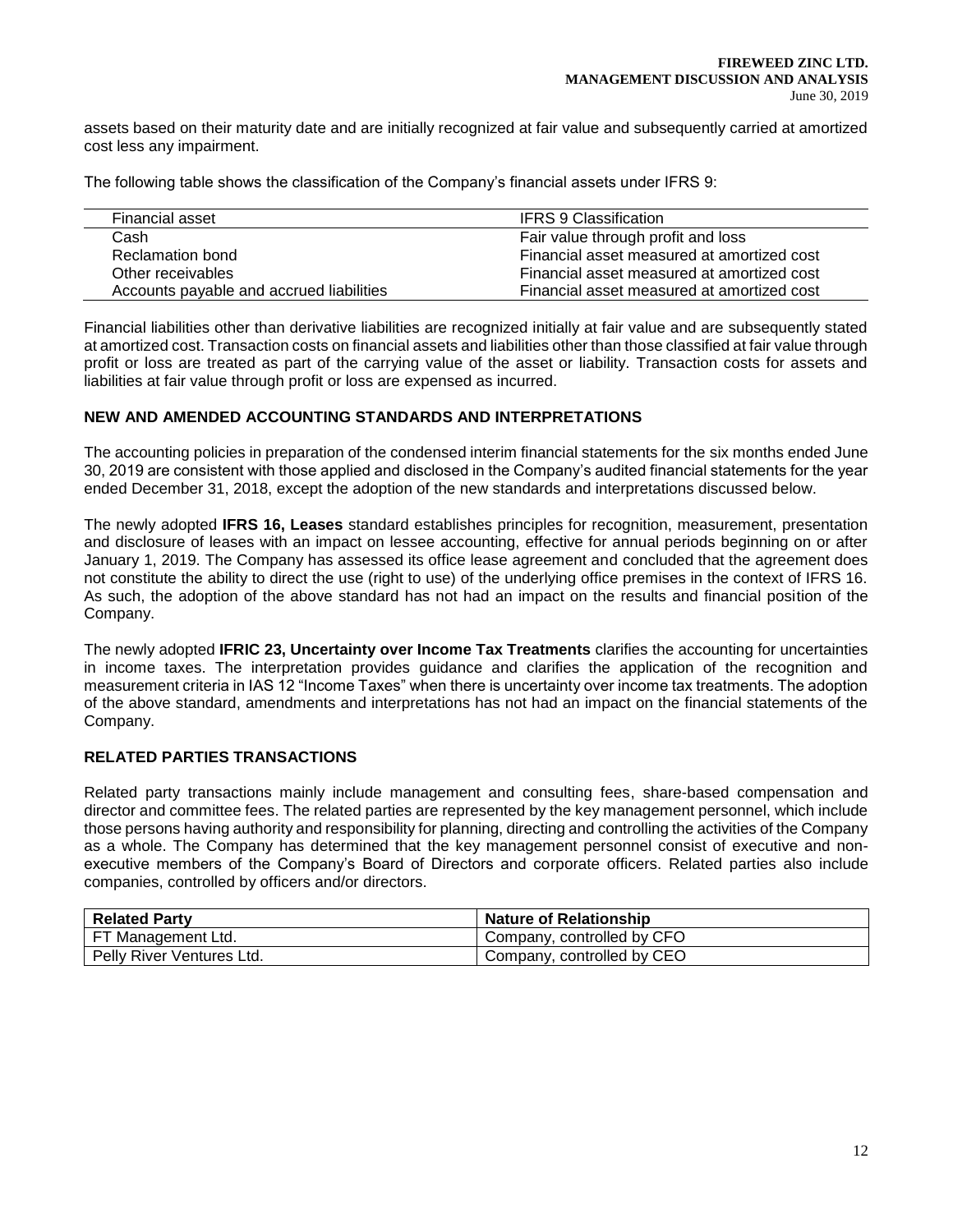The renumeration to directors and key management personnel during the six months ended June 30, 2019 and 2018 was as follows:

| Payee                                          | Nature of the transaction                     | <b>Six months</b><br>ended<br>June 30, 2019 |    | <b>Six months</b><br>ended<br>June 30, 2018 |
|------------------------------------------------|-----------------------------------------------|---------------------------------------------|----|---------------------------------------------|
| <b>Chief Executive Officer</b>                 |                                               |                                             |    |                                             |
| (CEO)                                          | Management and consulting fees expensed       | \$<br>126,000                               | S  |                                             |
|                                                | Director and committee fees                   |                                             |    | 6,000                                       |
|                                                | Share-based compensation                      | 20,941                                      |    | 45,002                                      |
| Company, controlled                            |                                               |                                             |    |                                             |
| by CEO                                         | Management and consulting fees expensed       |                                             |    | 16,500                                      |
|                                                | Management and consulting fees capitalized to |                                             |    |                                             |
|                                                | mineral property                              |                                             |    | 31,000                                      |
|                                                | Investor relations                            |                                             |    | 32,500                                      |
| <b>Former Chief Financial</b><br>Officer (CFO) | Share-based compensation                      | 1,148                                       |    | 3,308                                       |
| Current (CFO)                                  | Management and consulting fees expensed       | 6,000                                       |    | 1,000                                       |
| <b>Directors</b>                               | Director and committee fees                   | 73,500                                      |    | 79,000                                      |
|                                                | Management and consulting fees expensed       | 101,140                                     |    | 44,459                                      |
|                                                | Management and consulting fees capitalized to |                                             |    |                                             |
|                                                | mineral property                              | 14,361                                      |    | 29,286                                      |
|                                                | Share-based compensation                      | 79,214                                      |    | 176,700                                     |
|                                                |                                               | \$<br>422,304                               | \$ | 464,755                                     |

The following amounts were owed to directors and key management personnel. These payables are unsecured, non-interest bearing and are expected to be repaid under normal trade terms.

|                  |                                        | <b>June 30.</b><br>2019 | December 31,<br>2018 |
|------------------|----------------------------------------|-------------------------|----------------------|
| <b>Directors</b> | Director and committee fees            | 36.750                  | 73,500               |
| Key management   | Management fees and expense recoveries | 15.618                  | 17,817               |
|                  |                                        | 52.368                  | 91,317               |

## **ADDITIONAL DISCLOSURE FOR VENTURE ISSUERS WITHOUT SIGINIFICANT REVENUE**

Additional disclosure concerning the Company's general and administrative expenses is provided in the Company's statement of loss and comprehensive loss contained in its financial statements for June 30, 2019, which are available on SEDAR: [www.sedar.com.](http://www.sedar.com/)

### **OFF-BALANCE SHEET ARRANGEMENTS**

The Company has no off-balance sheet arrangements.

### **ADDITIONAL DISCLOSURE FOR JUNIOR ISSUERS**

The Company had its second quarter with positive cash flow since its inception following the completion of the IPO. We expect the remaining proceeds of the February 2018 private placement, and the funds raised in February 2019, included in our available cash on hand at June 30, 2019 will be sufficient to fund our operations for at least 12 months. All costs relating to the acquisition and exploration of the Project are capitalized and reported in the Statements of Financial Position in the Company's financial statements. For details see the Company's Prospectus posted on the Company's website [www.FireweedZinc.com,](http://www.fireweedzinc.com/) the audited Financial Statements for the year ended December 31, 2018 and interim financial statements for the period ended June 30, 2019, available on SEDAR at [www.sedar.com.](http://www.sedar.com/)